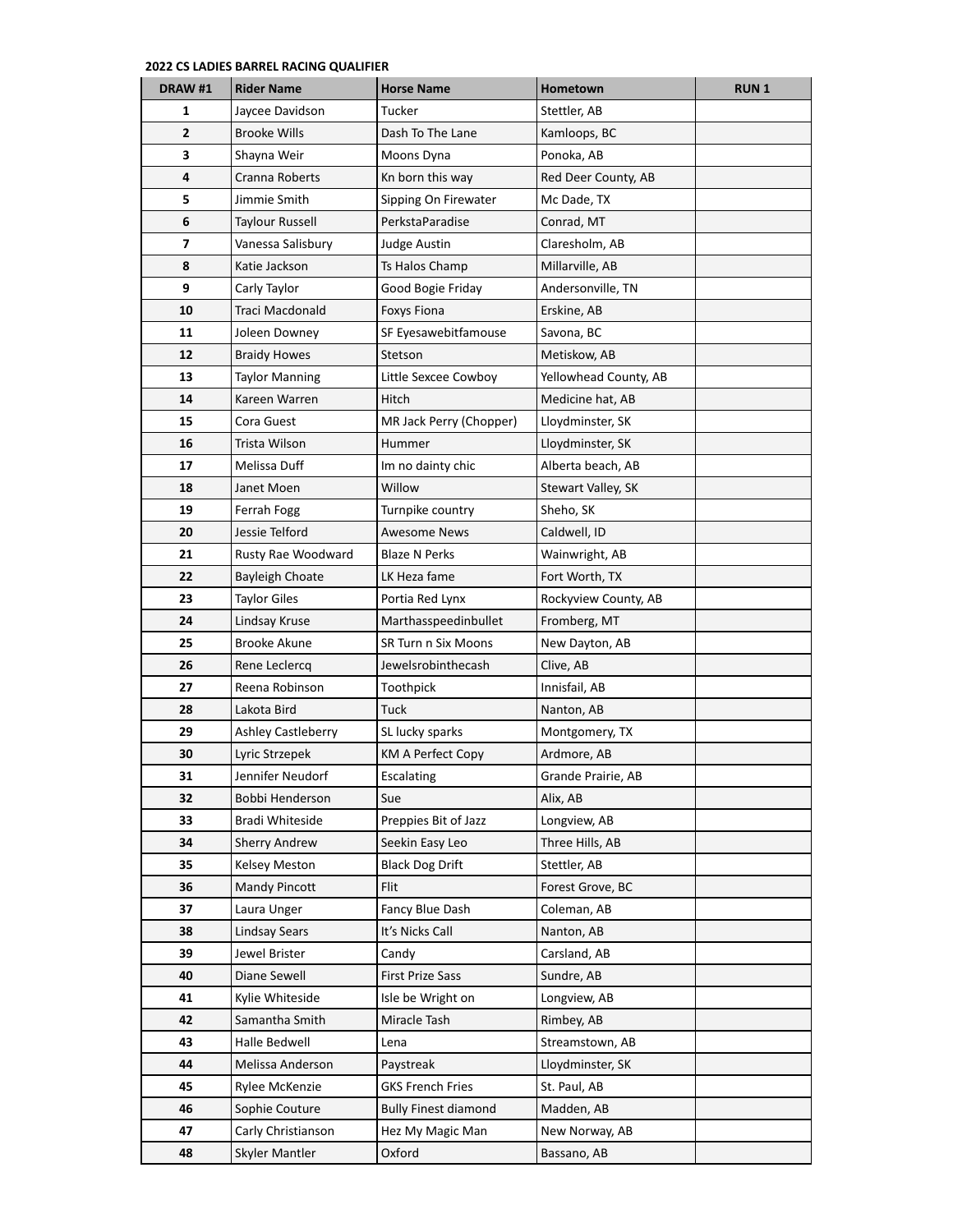| DRAW #1 | <b>Rider Name</b>       | <b>Horse Name</b>        | Hometown                | <b>RUN1</b> |
|---------|-------------------------|--------------------------|-------------------------|-------------|
| 49      | Michele Pankiw          | Miracle Candy Girl       | Calgary, AB             |             |
| 50      | Amanda Holmberg         | Sage                     | Cochrane, AB            |             |
| 51      | Debbie Knudsen          | Banknstocksnparadise     | Strathmore, AB          |             |
| 52      | Sarah Gerard            | Rnr runaway major        | Savona, BC              |             |
| 53      | Victoria VanDerVoort    | He's My Romeo            | Red Deer County, AB     |             |
| 54      | Karli Haeberle          | Salty                    | Viking, AB              |             |
| 55      | Shanda Davis            | Passing Judgement        | Chilliwack, BC          |             |
| 56      | Crystal Knoblauch       | Bingo                    | Saddle Hills County, AB |             |
| 57      | Kyla Simmons            | <b>Rimes Girl</b>        | Kamloops, BC            |             |
| 58      | Rebecca Beebe           | Hagans French Lady       | Big River, SK           |             |
| 59      | Karly Mclean            | Stitch                   | Nanton, AB              |             |
| 60      | Suzanne DePaoli         | Themajorthriller         | Longview, AB            |             |
| 61      | Jennifer Kalafatic      | Rockin the guns          | Caldwell, ID            |             |
| 62      | Chelsey Finkbeiner      | Sir Volcom               | Medicine Hat, AB        |             |
| 63      | Rachel Muhlbach         | <b>WWFoolishPrincess</b> | Botha, AB               |             |
| 64      | Kalli-Rae Beebe         | Bomber                   | Big River, SK           |             |
| 65      | Dayna Sewell            | Key To A Fast Chic       | Sundre, AB              |             |
| 66      | Kirsty White            | Taledega                 | Big Valley, AB          |             |
| 67      | Kristin York            | Perfect Sirocco          | Sundre, AB              |             |
| 68      | Lisa Trach              | Spot Me Up               | Sturgeon County, AB     |             |
| 69      | <b>Emmaline Goddard</b> | Palimo                   | Salmon Arm, BC          |             |
| 70      | Carolyn Macdonald       | Fame                     | Wood Mountain, SK       |             |
| 71      | Raelyn Hoy              | <b>Filoslil Dry Doc</b>  | Nanton, AB              |             |
| 72      | Tea Hataley             | Boondini on fire         | Yellowhead County, AB   |             |
| 73      | <b>Madison Glen</b>     | VF I'll Become Famous    | Regina, SK              |             |
| 74      | Terryl Woodward         | Wall Street Rock         | Claresholm, AB          |             |
| 75      | Talia Powelson          | Snowbound Romeo          | Welling, AB             |             |
| 76      | Kate Harris             | Eyedream of Fame         | 150 Mile House, BC      |             |
| 77      | Tammy Lee Taylor        | Dega                     | Sherwood Park, AB       |             |
| 78      | Vanessa Kraft           | Tuffy                    | Hanna, AB               |             |
| 79      | Melissa Thiessen        | Serious Therapy          | Stettler, AB            |             |
| 80      | Brooke Wills            | Fames To Blame           | Kamloops, BC            |             |
| 81      | Dawn Vandersteen        | JR Royal Cash            | Austin, MB              |             |
| 82      | Jimmie Smith            | Lever Action             | Mc Dade, TX             |             |
| 83      | Robyn Hoover            | Perks Of Crime           | Magrath, AB             |             |
| 84      | Rusty Rae Woodward      | Streaknstraw Dash        | Wainwright, AB          |             |
| 85      | Jade Kenney             | Mike                     | Canyon, TX              |             |
| 86      | Vanessa Salisbury       | Mito Judge Jaxon         | Claresholm, AB          |             |
| 87      | Cranna Roberts          | Blurr the judge          | Red Deer County, AB     |             |
| 88      | <b>Bayleigh Choate</b>  | Hail to be famous        | Fort Worth, TX          |             |
| 89      | Kylie Whiteside         | Ima rebel master         | Longview, AB            |             |
| 90      | Shayna Weir             | Smart honey moon         | Ponoka, AB              |             |
| 91      | Traci Macdonald         | Foxys Mine               | Erskine, AB             |             |
| 92      | Lacey Penner            | Northern Sweetie         | Cold Lake, AB           |             |
| 93      | Jaycee Davidson         | Vinnie                   | Stettler, AB            |             |
| 94      | Jerri Duce              | Darn Wright Imfamous     | Okotoks, AB             |             |
| 95      | <b>Braidy Howes</b>     | Roany Pony               | Metiskow, AB            |             |
| 96      | Toni Dixon              | Cowboys Fame             | Foothills, AB           |             |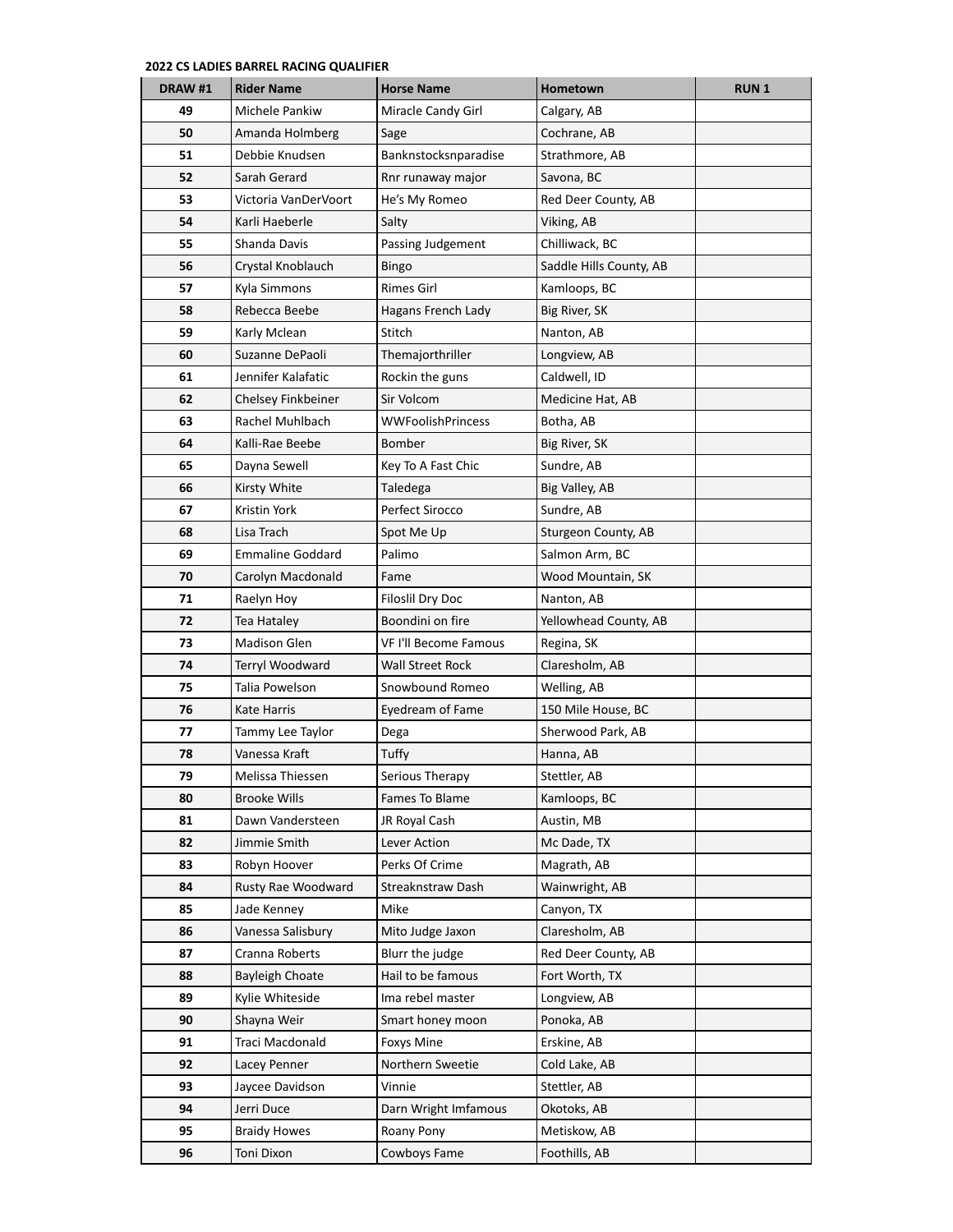| DRAW #1 | <b>Rider Name</b>      | <b>Horse Name</b>                             | Hometown              | <b>RUN1</b> |
|---------|------------------------|-----------------------------------------------|-----------------------|-------------|
| 97      | Lindsay Kruse          | LZK Girl Krush                                | Fromberg, MT          |             |
| 98      | Rene Leclercq          | Preppies Last Graceln                         | Clive, AB             |             |
| 99      | Reena Robinson         | Freezie                                       | Innisfail, AB         |             |
| 100     | Taylor Manning         | Justmoveslikejagger                           | Yellowhead County, AB |             |
| 101     | Carly Taylor           | Diva Deniro                                   | Andersonville, TN     |             |
| 102     | Karli Cowie            | Oh Boy Who Dat                                | Mankota, SK           |             |
| 103     | Lyric Strzepek         | <b>CMB Rocketgirl</b>                         | Ardmore, AB           |             |
| 104     | Bobbi Henderson        | Swazi                                         | Alix, AB              |             |
| 105     | <b>Bradi Whiteside</b> | Slicks Sweet Legacy                           | Longview, AB          |             |
| 106     | Samantha Smith         | Tsunami Unleashed                             | Rimbey, AB            |             |
| 107     | Halle Bedwell          | Trident                                       | Streamstown, AB       |             |
| 108     | Melissa Duff           | Chickys fame                                  | Alberta beach, AB     |             |
| 109     | Trista Wilson          | Bo                                            | Lloydminster, SK      |             |
| 110     | Jennifer Neudorf       | Guys Canyon Moonlight (Phi Grande Prairie, AB |                       |             |
| 111     | <b>Lindsay Sears</b>   | SME one of A Kind                             | Nanton, AB            |             |
| 112     | Kareen Warren          | Minor                                         | Medicine hat, AB      |             |
| 113     | Madelin Pozzobon       | A streaking hula                              | Savona, BC            |             |
| 114     | Jessie Telford         | Fast Lane To Fame                             | Caldwell, ID          |             |
| 115     | Laura Unger            | Barrys Lucky Dash                             | Coleman, AB           |             |
| 116     | Wendy Playfair         | Easy Royal Reb                                | Leslieville, AB       |             |
| 117     | Lane Wills             | Astreakofwoodbridge                           | Pouce Coupe, BC       |             |
| 118     | Jacey Boyes            | Dacs Lazer Rock Star                          | Souris, MB            |             |
| 119     | Jeanie Olson           | Bingham                                       | Meadow lake, SK       |             |
| 120     | Joleen Downey          | <b>Unnleashed Perfection</b>                  | Savona, BC            |             |
| 121     | Ashley Castleberry     | Calfee Stormy dash                            | Montgomery, TX        |             |
| 122     | Savanna Antoniuk       | Shorty                                        | Hinton, AB            |             |
| 123     | Kayley Anderson        | <b>Broomstick</b>                             | Minburn, AB           |             |
| 124     | <b>Abby Phillips</b>   | VQ Im Buzzed                                  | Marshall, TX          |             |
| 125     | <b>Shelby George</b>   | Mr. Golden Jess                               | Killam, AB            |             |
| 126     | Dedra Warwick          | <b>SCR Cat Bullits</b>                        | Maricopa, AZ          |             |
| 127     | Kirby Penttila         | SR Shezndabooktafame                          | Calgary, AB           |             |
| 128     | Sheila Chamulke        | Master Able Boon                              | Bruce, AB             |             |
| 129     | <b>Taylor Cherry</b>   | A streak O diamonds                           | Crooked creek, AB     |             |
| 130     | Ashley Gillespie       | LL Lazy Lou Magic                             | Carstairs, AB         |             |
| 131     | Amara Finnerty         | Allie                                         | High River, AB        |             |
| 132     | Amy Monea              | Ringo                                         | Carstairs, AB         |             |
| 133     | Val Gillespie          | Shus dashing dude                             | Duchess, AB           |             |
| 134     | <b>Taylor Eller</b>    | Reds Garter                                   | Hedley, BC            |             |
| 135     | Jalaine Henry          | Frenchs Lil Lady                              | Rimbey, AB            |             |
| 136     | Ashtyn Wald            | One Bad Judy                                  | Grimshaw, AB          |             |
| 137     | Madison MacDonald-Tho  | Paradise Kits Jo                              | Helena, MT            |             |
| 138     | Jennifer Hewko         | Haidas Holiday                                | Sexsmith, AB          |             |
| 139     | Lisa Zachoda           | Six Haydays                                   | Okotoks, AB           |             |
| 140     | Sonya Dodginghorse     | Docs famous                                   | Tsuut'ina, AB         |             |
| 141     | Celeste Montpellier    | Genuine Perks                                 | Stettler, AB          |             |
| 142     | Cheyenne Klepper       | Dirrty Money                                  | Parkland County, AB   |             |
| 143     | Marci Laye             | Unleash Double Cash                           | Bashaw, AB            |             |
| 144     | Jordie Likes           | <b>Heavensent King Girl</b>                   | Valleyview, AB        |             |